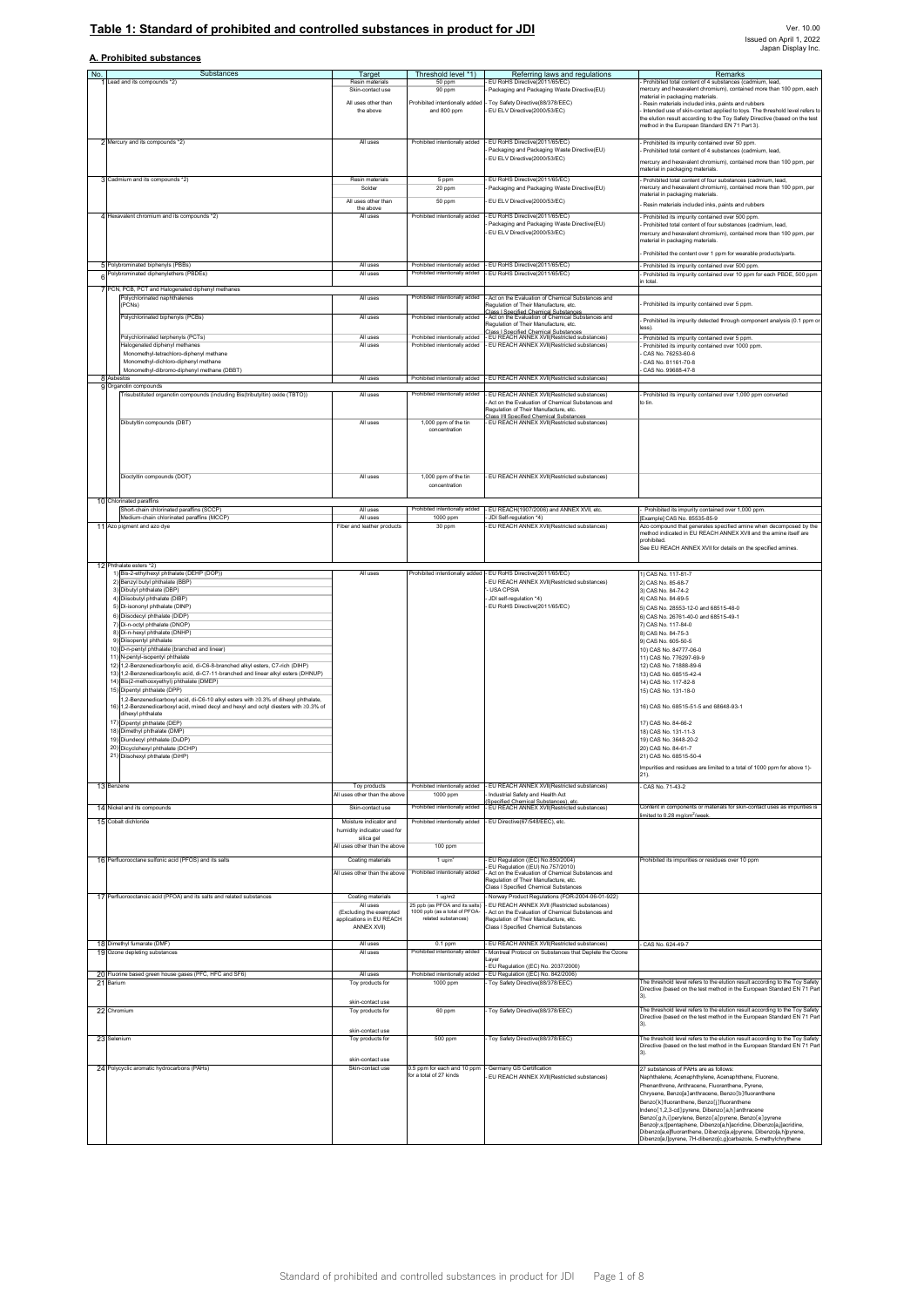### Table 1: Standard of prohibited and controlled substances in product for JDI

|     | A. Prohibited substances - continuation from previous page                                                                                                                                                   |                                                                                               |                                                                                     |                                                                                                                                                                      |                                                                                                                                                                                                                                                                                                                                                                                                                                                      |
|-----|--------------------------------------------------------------------------------------------------------------------------------------------------------------------------------------------------------------|-----------------------------------------------------------------------------------------------|-------------------------------------------------------------------------------------|----------------------------------------------------------------------------------------------------------------------------------------------------------------------|------------------------------------------------------------------------------------------------------------------------------------------------------------------------------------------------------------------------------------------------------------------------------------------------------------------------------------------------------------------------------------------------------------------------------------------------------|
| No. | Substances<br>25 Act on the Evaluation of Chemical Substances and Regulation of Their Manufacture, etc<br>Class   Specified Chemical Substances (*3)                                                         | Target<br>All uses                                                                            | Threshold level *1)<br>Prohibited intentionally added                               | Referring laws and regulations<br>Act on the Evaluation of Chemical Substances and<br>Regulation of Their Manufacture, etc.<br>Class I Specified Chemical Substances | Remarks<br>Impurities and residues of the specific benzotriazole<br>2-(2H-1,2,3-Benzotriazol-2-yl)-4,6-di-tert-butylphenol<br>are limited to a total of 5 ppm.<br>Impurities and residues of HBCDD are limited to a total of 100 ppm                                                                                                                                                                                                                 |
|     | 26 Radioactive substances<br>27 Formaldehyde                                                                                                                                                                 | All uses<br>All uses                                                                          | Prohibited intentionally added<br>$0.1$ mL/m <sup>3</sup> (ppm) and 300 pp          | Radiation Hazard Prevention Act<br>Nuclear Reactor Regulation Law<br>German ChemVerbotsV<br>Danish Ministry of the Environment Statutory Order no. 289               | Threshold level refers to emission concentration according to the<br>chamber method (EN 717-1:2004) and the concentration must not<br>xceed 0.1 mL/m $^3$ and, in the case where it is included in the components                                                                                                                                                                                                                                    |
|     | 28 Benzenamine, N-Phenyl-, Reaction Products with Styrene and                                                                                                                                                | All uses                                                                                      | Prohibited intentionally added                                                      | - JDI self-regulation *4)                                                                                                                                            | or materials in their delivery condition (e.g., after drying ink) to JDI, the<br>oncentration must not exceed 300 ppm for a homogeneous material.<br>CAS No. 68921-45-9                                                                                                                                                                                                                                                                              |
|     | 2,4,4- Trimethylpentene (BNST)<br>29 Phenol, n-methyl-                                                                                                                                                       | All uses                                                                                      | 10 ppm                                                                              | Canadian Environmental Protection Act. 1999                                                                                                                          |                                                                                                                                                                                                                                                                                                                                                                                                                                                      |
|     | o-Cresol<br>p-Cresol<br>m-Cresol<br>Cresol                                                                                                                                                                   |                                                                                               |                                                                                     |                                                                                                                                                                      | CAS No. 95-48-7<br>CAS No. 106-44-5<br>CAS No.108-39-4<br>CAS No. 1319-77-3                                                                                                                                                                                                                                                                                                                                                                          |
|     | 30 Halogenated compounds (Chlorine-Bromine)<br>'Including halogenated (Chlorine/Bromine) flame retardants                                                                                                    | All uses                                                                                      | Chlorine or Bromine<br>$< 900$ ppm<br>(Total of Chlorine and<br>Bromine < 1500 ppm) | JDI self-regulation *4)                                                                                                                                              | Chlorinated and brominated compounds, ex. short-chained<br>chlorinated paraffin, PBBs and PBDEs etc., prohibited other<br>than this regulation, should be taken priority to those<br>threshold<br>Not applied to color materials for color filters                                                                                                                                                                                                   |
|     | 31 Polyvinyl chloride (PVC) and its compounds<br>32 Tetrabromobisphenol-A (TBBP-A)                                                                                                                           | All uses<br>All uses                                                                          | Chlorine < 900 ppm<br>1000 ppm                                                      | JDI self-regulation *41<br>JDI self-regulation *4)                                                                                                                   | CAS No. 79-94-7                                                                                                                                                                                                                                                                                                                                                                                                                                      |
|     | 33 Antimony and its compounds                                                                                                                                                                                | Skin-contact use<br>All uses other than the above                                             | 60 ppm<br>700 ppm                                                                   | JDI self-requlation *41<br>Toy Safety Directive(88/378/EEC)                                                                                                          | Prohibited contained over 60 ppm in a product, intended use of<br>cutaneous touch.<br>Intended use of cutaneous touch applied to toys. The threshold level<br>refers to the elution result according to the Toy Safety Directive (based on<br>the test method in the European Standard EN 71 Part 3).                                                                                                                                                |
|     | 34 Arsenic and its compounds                                                                                                                                                                                 | All                                                                                           | Prohibited intentionally added                                                      | JDI self-requlation *4)<br>Toy Safety Directive(88/378/EEC)                                                                                                          | Dopants for production of semiconductor devices, etc. excepted.<br>Prohibited its impurity contained over 1000 ppm in the solder<br>Prohibited its impurity contained over 25 ppm in the Toys, intended use<br>of cutaneous touch.<br>ntended use of cutaneous touch applied to toys. The threshold level<br>refers to the elution result according to the Toy Safety Directive (based on<br>the test method in the European Standard EN 71 Part 3). |
|     | 35 Beryllium and its compounds                                                                                                                                                                               |                                                                                               |                                                                                     | JDI self-regulation *4)                                                                                                                                              | Prohibited other than the above impurity contained over 50 ppm                                                                                                                                                                                                                                                                                                                                                                                       |
|     | Bervillum oxide<br>Beryllium and its compounds (except for Beryllium oxide)                                                                                                                                  | All uses<br>All uses                                                                          | Prohibited intentionally added<br>1000 ppm                                          |                                                                                                                                                                      |                                                                                                                                                                                                                                                                                                                                                                                                                                                      |
|     | 36 Bisphenol A<br>37 Natural rubber                                                                                                                                                                          | All uses<br>All uses                                                                          | 1000 ppm<br>Prohibited intentionally added                                          | JDI self-regulation *4)<br>JDI self-regulation *4)                                                                                                                   | CAS No. 80-05-7                                                                                                                                                                                                                                                                                                                                                                                                                                      |
|     | 38 4-(Isopropylamino)diphenylamine                                                                                                                                                                           | Skin-contact use                                                                              | Prohibited intentionally added                                                      | JDI self-requlation *4)                                                                                                                                              | CAS No. 101-72-4                                                                                                                                                                                                                                                                                                                                                                                                                                     |
|     | 39 Nonylphenol (NP) and nonylphenol ethoxylates (NPE)                                                                                                                                                        | Parts made of fiber, leather<br>metal, or paper                                               | Prohibited intentionally added                                                      | EU REACH ANNEX XVII (Restricted substances)<br>JDI self-regulation *4)                                                                                               | Examples]<br>CAS No.: 7311-27-5, 20427-84-3, 104-35-8, 27176-93-8, 28679-13-2.<br>25154-52-3, 104-40-5, 37340-60-6, 68412-53-3, 27177-05-5, 27177-08-<br>8, 9016-45-9, 84852-15-3, 27986-36-3, 37251-69-7, 26523-78-4,<br>26027-38-3, 51938-25-1, 37205-87-1, 68412-54-4, 127087-87-0                                                                                                                                                                |
|     | 40 Tris(2-chloroethyl) phosphate (TCEP)<br>41 Perchlorates                                                                                                                                                   | All uses<br>All uses                                                                          | 1000 ppm<br>$0.1$ ppm                                                               | JDI self-regulation *4)<br>JDI self-regulation *4)                                                                                                                   | CAS No. 115-96-8<br>Examples                                                                                                                                                                                                                                                                                                                                                                                                                         |
|     |                                                                                                                                                                                                              |                                                                                               |                                                                                     | California State Law in the U.S.A                                                                                                                                    | CAS No.: 7601-89-0, 7778-74-7, 7790-98-9, 7791-03-9, 10034-81-8,<br>7791-07-3                                                                                                                                                                                                                                                                                                                                                                        |
|     | 42 EU REACH ANNEX XIV                                                                                                                                                                                        | Prohibited use for substances except for authorized<br>applications of EU REACH ANNEX XIV *5) |                                                                                     | EU REACH ANNEX XIV                                                                                                                                                   |                                                                                                                                                                                                                                                                                                                                                                                                                                                      |
|     | 43 EU REACH ANNEX XVII                                                                                                                                                                                       | Prohibited use for substances and applications of                                             |                                                                                     | EU REACH ANNEX XVII (Restricted substances)                                                                                                                          |                                                                                                                                                                                                                                                                                                                                                                                                                                                      |
|     |                                                                                                                                                                                                              | EU REACH ANNEX XVII *5)                                                                       |                                                                                     |                                                                                                                                                                      |                                                                                                                                                                                                                                                                                                                                                                                                                                                      |
|     | 44 Specific Long-Chain Perfluoroalkyl Carboxylate and Perfluoroalkyl Sulfonate Chemical Substances (LCPFACs)<br>1) Sodium;2-methylpropane-1-sulfonate *a                                                     | Surface coated parts                                                                          | Prohibited intentionally added                                                      | Pursuant to Section 5 of the United States Toxic Substances                                                                                                          | 1) CAS No. 68187-47-3 *a                                                                                                                                                                                                                                                                                                                                                                                                                             |
|     | 2) 1,1,2,2-Tetrahydroperfluoroalkyl(C8-C14) alcohol *b                                                                                                                                                       | and                                                                                           |                                                                                     | Control Act's (TSCA) Significant New Use Rules (SNURs)                                                                                                               | 2) CAS No. 68391-08-2 *b                                                                                                                                                                                                                                                                                                                                                                                                                             |
|     | 3) Thiols, C8-20, gamma-omega-perfluoro, telomers with acrylamide<br>4) Thiols, C4-20, gamma-omega-perfluoro, telomers with acrylamide and acrylic acid,                                                     | coating materials<br>*a: Not applicable for use in                                            |                                                                                     |                                                                                                                                                                      | 3) CAS No. 70969-47-0<br>4) CAS No. 1078712-88-5                                                                                                                                                                                                                                                                                                                                                                                                     |
|     | sodium salts<br>5) 1-Propanaminium, 3-amino-N-(carboxymethyl)-N,Ndimethyl-,N-(2-((gammaomega-                                                                                                                | adhesives<br>*b: Not applicable for use in                                                    |                                                                                     |                                                                                                                                                                      |                                                                                                                                                                                                                                                                                                                                                                                                                                                      |
|     | perfluoro-C4-20-alkyl)thio)acetyl) derivs., inner salts<br>6<br>Polyfluoroalkyl betaine (generic) *c                                                                                                         | manufacturing and<br>processing of surface                                                    |                                                                                     |                                                                                                                                                                      | 5) CAS No. 1078715-61-3<br>6) EPA Accession No. CBI 71217 *c                                                                                                                                                                                                                                                                                                                                                                                         |
|     | Modified fluoroalkyl urethane (generic) *c<br>7 <sup>1</sup>                                                                                                                                                 | coatings and finishes used<br>for the surface treatment of                                    |                                                                                     |                                                                                                                                                                      | 7) EPA Accession No. CBI 89419 *c                                                                                                                                                                                                                                                                                                                                                                                                                    |
|     | 8) Perfluorinated polyamine (generic) *c                                                                                                                                                                     | textiles, leather and hard<br>materials (resins, wood,                                        |                                                                                     |                                                                                                                                                                      | 8) EPA Accession No. CBI 274147 *c                                                                                                                                                                                                                                                                                                                                                                                                                   |
|     |                                                                                                                                                                                                              | metals, etc.) and the<br>manufacture of wetting                                               |                                                                                     |                                                                                                                                                                      | *c: EPA approval number for CBI (Confidential Business Information).<br>Regarding the above three types of CBI substances, even if "CBI" is                                                                                                                                                                                                                                                                                                          |
|     |                                                                                                                                                                                                              |                                                                                               |                                                                                     |                                                                                                                                                                      | written in a document (ingredients section in SDS, etc.) obtained by a<br>supplier, a substance is not considered as a prohibited substance, if the<br>number is different from any of the above.                                                                                                                                                                                                                                                    |
|     | 45 5 PBT (Persistent, Bioaccumulative and Toxic) Substances                                                                                                                                                  | *c: See remarks                                                                               | Prohibited intentionally added                                                      |                                                                                                                                                                      |                                                                                                                                                                                                                                                                                                                                                                                                                                                      |
|     | 1) Decabromodiphenyl ether (decaBDE)<br>2) Phenol, Isopropylated Phosphate (PIP(3:1))                                                                                                                        | All uses                                                                                      |                                                                                     | Pursuant to the United States Toxic Substances Control Act<br>"TSCA"), PBT Substances                                                                                | 1) CAS No. 1163-19-5<br>2) CAS No. 68937-41-7                                                                                                                                                                                                                                                                                                                                                                                                        |
|     | 3) 2,4,6-Tris(tert-butyl)phenol (TTBP)<br>Pentachlorothiophenol (PCTP)<br>4)<br>5) Hexachlorobutadiene (HCBD)                                                                                                |                                                                                               |                                                                                     |                                                                                                                                                                      | 3) CAS No. 732-26-3<br>41 CAS No. 133-49-3<br>5) CAS No. 87-68-3                                                                                                                                                                                                                                                                                                                                                                                     |
|     |                                                                                                                                                                                                              |                                                                                               |                                                                                     |                                                                                                                                                                      | The following are exempt.<br>PIP(3:1) : Processing and distribution in commerce for use in new and<br>replacement parts for the automotive and aerospace industry, and the<br>distribution in commerce of those parts to which PIP (3:1) has been<br>added:                                                                                                                                                                                          |
|     |                                                                                                                                                                                                              |                                                                                               |                                                                                     |                                                                                                                                                                      | HCBD : The unintentional production of HCBD as a byproduct during the<br>production of chlorinated solvents                                                                                                                                                                                                                                                                                                                                          |
|     | 46 Perfluorohexane Sulfonates (PFHxS) and its salts and PFHxS-related substances                                                                                                                             | All uses                                                                                      | Prohibited intentionally added                                                      | Stockholm Convention                                                                                                                                                 | - Prohibited its impurity contained over 25 ppb in total of PFHxS and its<br>salt, 1000 ppb in total of PFHxS-related substances.                                                                                                                                                                                                                                                                                                                    |
|     | 47 1,6,7,8,9,14,15,16,17,17,18,18 Dodecachloropentacyclo [12.2.1.16,9.02,13.05,10]<br>Octadeca-7.15-diene (Dechlorane Plus)<br>48 List of the First 10 Chemical Substances Undergoing TSCA's Risk Evaluation | All uses                                                                                      | Prohibited intentionally added                                                      | Stockholm Convention<br>Canada Prohibition of Certain Toxic Substances Regulations                                                                                   |                                                                                                                                                                                                                                                                                                                                                                                                                                                      |
|     | 1) Methylene Chloride (Dichloromethane)<br>2) 1-Bromopropane                                                                                                                                                 | All uses                                                                                      | Prohibited intentionally added                                                      | Pursuant to the United States Toxic Substances Control Act<br>"TSCA")                                                                                                | 1) CAS No. 75-09-2<br>2) CAS No. 106-94-5                                                                                                                                                                                                                                                                                                                                                                                                            |
|     | 3) Cyclic Aliphatic Bromide Cluster (HBCD)                                                                                                                                                                   |                                                                                               |                                                                                     |                                                                                                                                                                      | 3) CAS No. 25637-99-4, 3194-55-6, 3194-57-8                                                                                                                                                                                                                                                                                                                                                                                                          |
|     | Asbestos<br>$\frac{4}{3}$<br>5) Carbon Tetrachloride                                                                                                                                                         |                                                                                               |                                                                                     |                                                                                                                                                                      | 4) CAS No. 1332-21-4<br>5) CAS No. 56-23-5                                                                                                                                                                                                                                                                                                                                                                                                           |
|     | 6) 1.4-dioxane<br>N-Methylpyrrolidone (NMP)<br>$\overline{7}$                                                                                                                                                |                                                                                               |                                                                                     |                                                                                                                                                                      | 6) CAS No. 123-91-1<br>7) CAS No. 872-50-4                                                                                                                                                                                                                                                                                                                                                                                                           |
|     | 8) Perchloroethylene                                                                                                                                                                                         |                                                                                               |                                                                                     |                                                                                                                                                                      | 8) CAS No. 127-18-4                                                                                                                                                                                                                                                                                                                                                                                                                                  |
|     | 9) Pigment Violet 29<br>10) Trichloroethylene (TCE)                                                                                                                                                          |                                                                                               |                                                                                     |                                                                                                                                                                      | 9) CAS No. 81-33-4<br>10) CAS No. 79-01-6                                                                                                                                                                                                                                                                                                                                                                                                            |
|     |                                                                                                                                                                                                              |                                                                                               |                                                                                     |                                                                                                                                                                      | If used as the solvent and contained as the residual component in the                                                                                                                                                                                                                                                                                                                                                                                |
|     |                                                                                                                                                                                                              |                                                                                               |                                                                                     |                                                                                                                                                                      | tate of the article, it is exempt from application<br>Depending on changes to the regulatory development, the scope,                                                                                                                                                                                                                                                                                                                                 |
|     |                                                                                                                                                                                                              |                                                                                               |                                                                                     |                                                                                                                                                                      | hresholds, and/or exemption of the ban may change.                                                                                                                                                                                                                                                                                                                                                                                                   |
|     | 49 n-Hexane<br>50 9-14C perfluorocarboxylic acid (C9-C14 PFCAs) and their salts and C9-C14 PFCA-related                                                                                                      | All uses<br>All uses                                                                          | 1000 ppm<br>25 ppb in total of C9-C14                                               | JDI self-requiation *4)<br>EU REACH ANNEX XVII (Restricted substances)                                                                                               | CAS No. 110-54-3                                                                                                                                                                                                                                                                                                                                                                                                                                     |
|     | substances                                                                                                                                                                                                   |                                                                                               | PFCAs and their salts<br>260 ppb in total of C9-C14<br>PFCA-related substances      |                                                                                                                                                                      |                                                                                                                                                                                                                                                                                                                                                                                                                                                      |
|     | 51 Decabromodiphenylethane (DBDPE)<br>52 2-(2H-benzotriazol-2-yl)-4,6-ditertpentylphenol (UV-328)                                                                                                            | All uses<br>All uses                                                                          | Prohibited intentionally added<br>Prohibited intentionally added                    | - JDI self-regulation *4)<br>JDI self-regulation *4)                                                                                                                 | CAS No. 84852-53-9<br>CAS No. 25973-55-1                                                                                                                                                                                                                                                                                                                                                                                                             |
|     | 53 Prohibited substances in the GADSL                                                                                                                                                                        | Parts and products for in-                                                                    | Limits specified in the GADSL                                                       | EU REACH ANNEX XIV<br>Global Automotive Declarable Substance List *6)                                                                                                |                                                                                                                                                                                                                                                                                                                                                                                                                                                      |
|     |                                                                                                                                                                                                              | vehicle use                                                                                   |                                                                                     |                                                                                                                                                                      |                                                                                                                                                                                                                                                                                                                                                                                                                                                      |

\*1) If calculated content rate for each substance, its denominator is each homogeneous substance. For substances duplicated with other prohibited substances, the most strict threshold level is taken priority. vehicle use

<sup>2</sup>2) Only in cases in which RoHS exemptions are applied to specific uses, it excludes contain-prohibited.<br>For more information about the applications that are exempted, please refer to the EU RoHS ANNEX WIV exemption list

\*3) Details for Class I Specified Chemical Substances, please refer to the following URL: https:

\*4) It is concerned about the effect of those substances on human body and environment. Besides, the JDI sets up our regulation originally with consideration for regulatory status of each company. \* If pats or materias contains over regulated value energet and the material particulations are entered in the<br>Trusing parts or materials contained to the regulated value more trians for enterget and required more in the m

5) Details for EU REACH ANNEX XIV and XVII, please refer to the following URL:<br>EU REACH ANNEX XVII: <u>https://echa.europa.eu/authorisation-list</u><br>EU REACH ANNEX XVII: https://echa.europa.eu/substances-restricted-under-reach

\*6) Details for GADSL, please refer to the following URL: https://www.gadsl.org/<br>"URL might be changed."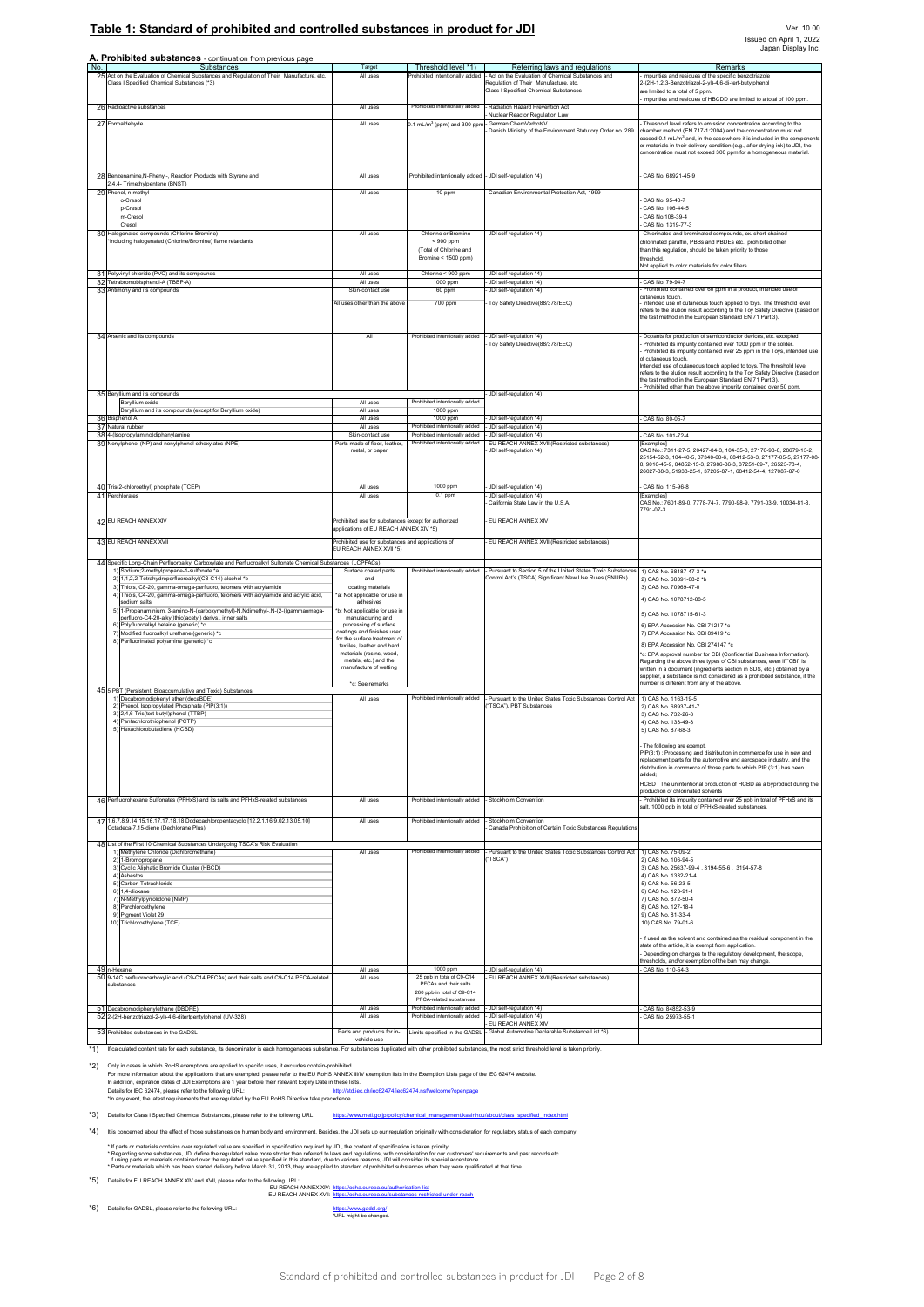### Table 1: Standard of prohibited and controlled substances in product for JDI

### **B. Controlled substances**

| No. | Substances                                                                                                                                   | Target               | Threshold level *6)      | Referring laws and regulations                                           | Remarks                                                                                                                                 |
|-----|----------------------------------------------------------------------------------------------------------------------------------------------|----------------------|--------------------------|--------------------------------------------------------------------------|-----------------------------------------------------------------------------------------------------------------------------------------|
|     | 1 SVHCs in EU REACH regulation (candidates for authorization) *7)                                                                            | All uses             | Reportable               | - EU REACH ((EC) No. 1907/2006)                                          | Candidate list of SVHC for authorization with Article 59                                                                                |
|     |                                                                                                                                              |                      |                          |                                                                          | of the REACH Regulation                                                                                                                 |
|     |                                                                                                                                              |                      |                          |                                                                          | May be prohibited contained over 1,000 ppm in products/                                                                                 |
|     |                                                                                                                                              |                      |                          |                                                                          | parts by weight in case of specified customers.                                                                                         |
|     |                                                                                                                                              |                      |                          |                                                                          |                                                                                                                                         |
|     |                                                                                                                                              |                      |                          |                                                                          |                                                                                                                                         |
|     | 2 Other Phthalate esters:                                                                                                                    | All uses             | Reportable               | ٠                                                                        | May be prohibited contained over 1,000 ppm in products/                                                                                 |
|     | Phthalates esters except No. 12 in "A. Prohibited substances"                                                                                |                      |                          |                                                                          | parts by weight in case of specified customers.                                                                                         |
|     |                                                                                                                                              | All uses             | Reportable               | Canadian Environmental Protection Act. 1999                              |                                                                                                                                         |
|     | 3 Substituted diphenylamines                                                                                                                 |                      |                          |                                                                          | CAS No.: 101-67-7, 4175-37-5, 10081-67-1, 15721-78-5, 24925-59-5,<br>26603-23-6, 27177-41-9, 36878-20-3, 68411-46-1, 68442-68-2, 68608- |
|     |                                                                                                                                              |                      |                          |                                                                          | 77-5. 68608-79-7. 184378-08-3                                                                                                           |
|     |                                                                                                                                              |                      |                          |                                                                          |                                                                                                                                         |
|     | 4 2-(2-aminoethylamino)ethanol                                                                                                               | All uses<br>All uses | Reportable<br>Reportable | Canadian Environmental Protection Act. 1999<br>California Proposition 65 | CAS No. 111-41-1                                                                                                                        |
|     |                                                                                                                                              |                      |                          |                                                                          | May be prohibited contained in products/parts in case of specified                                                                      |
|     | 5 Proposition 65 List of Chemicals *8)                                                                                                       |                      |                          |                                                                          | customers.                                                                                                                              |
|     |                                                                                                                                              |                      |                          |                                                                          |                                                                                                                                         |
|     |                                                                                                                                              | All uses             | Reportable               | Children's Safe Products Act                                             | May be prohibited contained in products/parts in case of specified                                                                      |
|     | 6 Washington State's List of Chemicals of High Concern to Children(CHCC) *9)                                                                 |                      |                          |                                                                          | customers.                                                                                                                              |
|     |                                                                                                                                              |                      |                          |                                                                          |                                                                                                                                         |
|     | 7 Phosphorus flame retardant                                                                                                                 | All uses<br>All uses | Reportable               | SFS 2016:1067                                                            |                                                                                                                                         |
|     |                                                                                                                                              |                      | Reportable               |                                                                          | May be prohibited contained in products/parts in case of specified                                                                      |
|     | 8 Red phosphorus                                                                                                                             |                      |                          |                                                                          | customers.                                                                                                                              |
|     | 9 Bisphenol Chemicals                                                                                                                        | All uses             | Reportable               | ÷                                                                        | CAS No. 24038-68-4, 77-40-7, 1571-75-1, 13595-25-0,                                                                                     |
|     |                                                                                                                                              |                      |                          |                                                                          | 2167-51-3, 14868-03-2, 1478-61-1, 843-55-0, 843-55-0,                                                                                   |
|     |                                                                                                                                              |                      |                          |                                                                          | 1844-01-5, 79-97-0, 80-05-7, 620-92-8, 80-09-1, 2081-08-5,                                                                              |
|     |                                                                                                                                              |                      |                          |                                                                          | 3236-71-3, 3236-71-3, 92-88-6, 2467-09-9, 1965-09-9                                                                                     |
|     |                                                                                                                                              | All uses             | Reportable               | "Voluntary Guidelines for Reducing Vehicle Cabin VOC                     |                                                                                                                                         |
|     |                                                                                                                                              |                      |                          | Concentration Levels" produced by Japan Automobile                       | Necessary to report when it is contained as a residual component in<br>products/parts                                                   |
|     | 10 Volatile Organic Compounds (VOCs)                                                                                                         |                      |                          | Manufacturers Association, Inc. (JAMA)                                   | - VOCs include Formaldehyde, Toluene, Xylene, Ethylbenzene, Styrene,                                                                    |
|     |                                                                                                                                              |                      |                          |                                                                          | Bis (2-ethylhexyl) phthalate, Tetradecane, Dibutyl phthalate,                                                                           |
|     |                                                                                                                                              |                      |                          |                                                                          | Acetaldehyde and so on                                                                                                                  |
|     | 11 Cobalt and its compounds                                                                                                                  | All uses             | Reportable               | ٠                                                                        |                                                                                                                                         |
|     |                                                                                                                                              | All uses             | Reportable               |                                                                          |                                                                                                                                         |
|     |                                                                                                                                              |                      |                          |                                                                          | <b>Examples</b>                                                                                                                         |
|     | 12 Endocrine Disrupting Chemicals (EDCs)                                                                                                     |                      |                          |                                                                          | CAS No. 115-86-6, 128-37-0, 137-30-4, 137-42-8, 137-26-8, 12122-67-                                                                     |
|     |                                                                                                                                              |                      |                          |                                                                          | 7, 100-02-7, 108-46-3, 25013-16-5, 611-99-4, 15087-24-8                                                                                 |
|     | 13 IEC 62474 Substances *10)                                                                                                                 | All uses             | Reportable               | ÷.                                                                       |                                                                                                                                         |
|     | 14 Indium Phosphide                                                                                                                          | All uses             | Reportable               | ÷,                                                                       | CAS No. 22398-80-7                                                                                                                      |
|     |                                                                                                                                              | All uses             | Reportable               |                                                                          | <b>Examples</b>                                                                                                                         |
|     | 15 Per- and Polyfluoroalkyl Substances (PFAS)                                                                                                |                      |                          |                                                                          | CAS No. 375-22-4. 2706-90-3. 307-24-4. 375-85-9. 375-95-1. 335-76-2.                                                                    |
|     |                                                                                                                                              |                      |                          |                                                                          | 2058-94-8, 307-55-1, 72629-94-8, 375-73-5, 2706-91-4, 355-46-4, 375-                                                                    |
|     | 16 Perfluorohexanoic acid (PFHxA) and its salts and PFHxA-related substances                                                                 | All uses             | Reportable               | ÷                                                                        | 92-8. 68259-12-1                                                                                                                        |
|     | 17 Melamine                                                                                                                                  | All uses             | Reportable               | $\sim$                                                                   | CAS No. 108-78-1                                                                                                                        |
|     | 18 N-Ethyl-2-pyrrolidone                                                                                                                     | All uses             | Reportable               | ×,                                                                       | CAS No. 2687-91-4                                                                                                                       |
| *6) | When a controlled substance corresponds to a prohibited substance, the threshold level of the prohibited substance should be taken priority. |                      |                          |                                                                          |                                                                                                                                         |
| *7) | Details for SVHC, please refer to the following URL:                                                                                         |                      |                          |                                                                          |                                                                                                                                         |
|     | https://echa.europa.eu/candidate-list-table                                                                                                  |                      |                          |                                                                          |                                                                                                                                         |
| *8) | Details for Proposition 65 List, please refer to the following URL:                                                                          |                      |                          |                                                                          |                                                                                                                                         |
|     | http://oehha.ca.gov/prop65/prop65_list/Newlist.html                                                                                          |                      |                          |                                                                          |                                                                                                                                         |
| *9) | Details for CHCC, please refer to the following URL:<br>http://apps.leg.wa.gov/WAC/default.aspx?cite=173-334-130                             |                      |                          |                                                                          |                                                                                                                                         |
|     | *10) Details for IEC 62474 substances, please refer to the following URL:                                                                    |                      |                          |                                                                          |                                                                                                                                         |
|     | http://std.iec.ch/iec62474                                                                                                                   |                      |                          |                                                                          |                                                                                                                                         |
|     | *URL might be changed.                                                                                                                       |                      |                          |                                                                          |                                                                                                                                         |

T<u>erm Definition</u><br>[mtenforally added]<br>Dopanis roughtion where a substance is contained in the part, device, or its materials because of delberate addition, filling, blend, or adhesion, in order to provide a specific charac

*[Impurities]*<br>This means a subslance contained in natural materials, which cannot be completely removed in a refining process by adequate technical means (i.e. natural impurities), and generated in a synthesis process, wh

(Contained)<br>This means that a situation remains in parts, devices, or their materials because of addition, filling, blend, or adhesion, whether intended or not. When a substance is unintentionally contained in, or added to

*[Prohibited substances]* This means a substance which should be prohibited contains over regulated value or intentionally added.

(Controlled substances)<br>This means a substance which must be reported to JDI, when the substance is contained and intentionally added. Additionally, it is possible that this substance will be prohibited based on revised la

*[Resin materials]* Common organic compounds containing carbon atom(s) in the molecule. Resin materials include plastics, inks, paints and rubbers.

For any discrepancy between this Table 1 and its translation into any other language, the Japanese version shall always take precedence.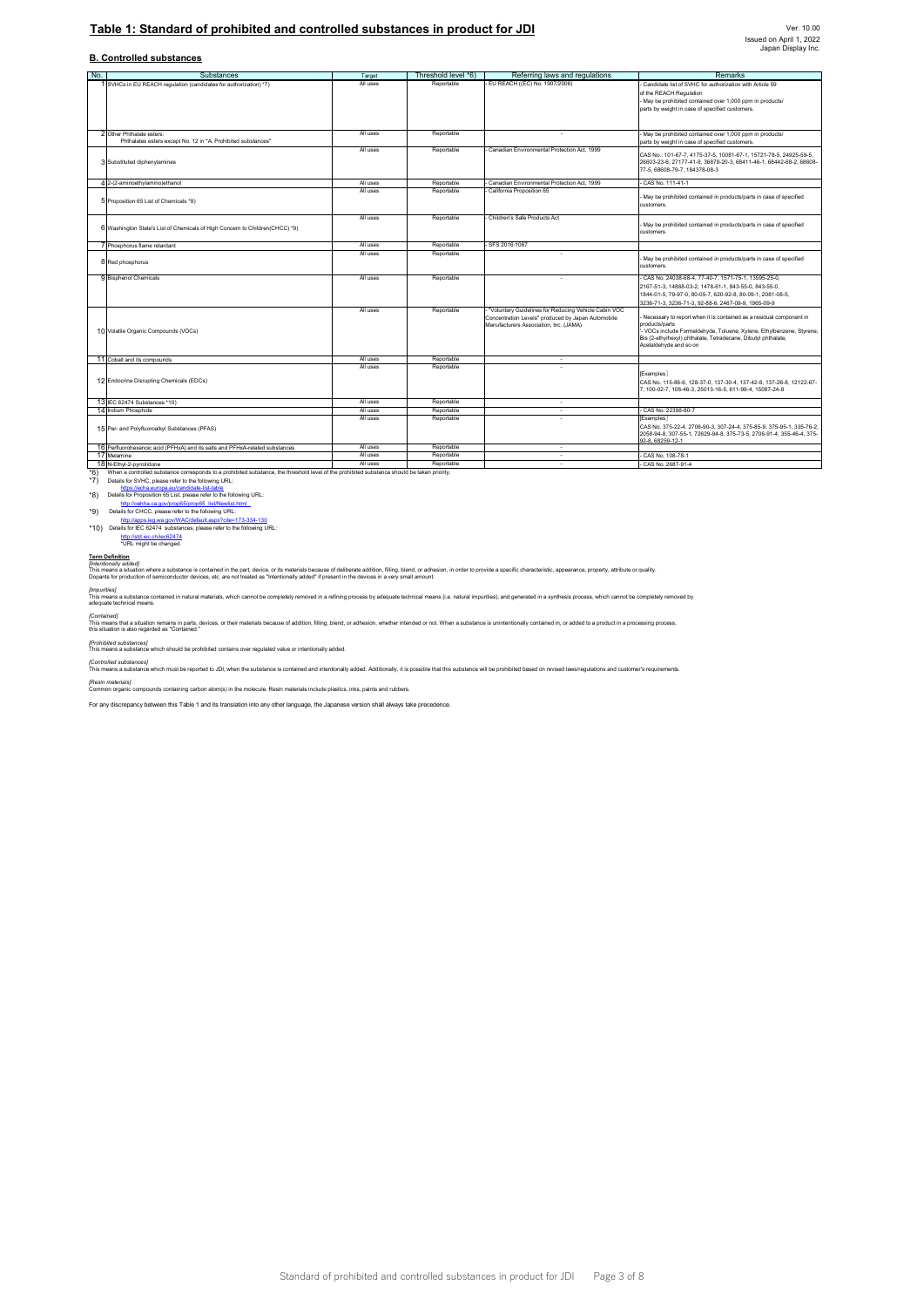# **Revision History**

| <b>Description</b>                                                                                                                                                                                                    | <b>Date</b>  |
|-----------------------------------------------------------------------------------------------------------------------------------------------------------------------------------------------------------------------|--------------|
| Original version<br><b>Prohibited substances added</b>                                                                                                                                                                | Apr. 1, 2013 |
| The following substances were added to the list in response to customers' requests and revision                                                                                                                       | Apr. 1, 2014 |
| of laws and regulations:                                                                                                                                                                                              |              |
| - No. 10 Middle-chain chlorinated paraffins (MCCPs)                                                                                                                                                                   |              |
| - No. 12 Dipentyl Phthalate (DPP)                                                                                                                                                                                     |              |
| - No. 24 Hexabromocyclododecane (HBCDD)                                                                                                                                                                               |              |
| - No. 27 Pentachlorophenols (PCPs)<br>- No. 28 Reaction products of N-phenylbenzene with styrene and 2,4,4-trimethylpentene (BNST)                                                                                    |              |
| - No. 29 Phenol, n-methyl-                                                                                                                                                                                            |              |
| o-Cresol                                                                                                                                                                                                              |              |
| p-Cresol                                                                                                                                                                                                              |              |
| m-Cresol                                                                                                                                                                                                              |              |
| Cresol<br>- No. 39 Nonylphenol (NP) and nonylphenol ethoxylates (NPE)                                                                                                                                                 |              |
| <b>Controlled substances added</b>                                                                                                                                                                                    |              |
| The following substances below were added to the list in response to customers' requests and revision                                                                                                                 |              |
| of laws and regulations:                                                                                                                                                                                              |              |
| - No. 3 Substituted diphenylamines                                                                                                                                                                                    |              |
| - No. 4 2-(2-aminoethylamino)ethanol                                                                                                                                                                                  |              |
| - No. 5 Perchlorates                                                                                                                                                                                                  |              |
| <b>Prohibited substance deleted</b>                                                                                                                                                                                   |              |
| The substance below was deleted from the list:                                                                                                                                                                        |              |
| - No. 32 Red phosphorus                                                                                                                                                                                               |              |
| Threshold levels modified for prohibited substances                                                                                                                                                                   |              |
| The following threshold levels were modified in response to customers' requests and law revisions:<br>-No. 1 Lead and its compounds:                                                                                  |              |
| The threshold level for skin-contact uses was changed from 75 ppm to 90 ppm.                                                                                                                                          |              |
| The threshold level was specified as the elution result according to the Toy Safety Directive (based on the test method in                                                                                            |              |
| the European Standard EN 71 Part 3).                                                                                                                                                                                  |              |
| - No. 5 Polybrominated biphenyls (PBBs) and No. 6 Polybrominated diphenyl ethers (PBDEs):                                                                                                                             |              |
| The threshold level of impurities contained was changed from 900 ppm to 500 ppm.                                                                                                                                      |              |
| - No. 7 Polychlorinated naphthalenes (PCNs), polychlorinated biphenyls (PCBs), and<br>polychlorinated terpenyls (PCTs):                                                                                               |              |
| A threshold level of 50 ppm was introduced for impurities contained.                                                                                                                                                  |              |
| - No. 9 Dibutyltin compounds (DBTs) and dioctyltin compounds (DOTs):                                                                                                                                                  |              |
| Exempted uses were cancelled; the target was changed to "all uses."                                                                                                                                                   |              |
| - No. 11 Azo pigments and azo dyes:                                                                                                                                                                                   |              |
| The prohibited substances were specified as azo compound that generate specified amine when decomposed by the<br>method indicated in EU REACH ANNNEX XVII, along with the amine itself.<br>- No. 12 Phthalate esters: |              |
| The threshold level was changed to "prohibited intentionally added."                                                                                                                                                  |              |
| Threshold level of impurities/residues contained was introduced for each compound.<br>- No. 14 Nickel and its compounds:                                                                                              |              |
| The threshold level for skin-contact use was changed from 0.5 µg/cm <sup>2</sup> /week to "prohibited intentionally added." A                                                                                         |              |
| threshold level of 0.28 $\mu q/cm^2$ /week was introduced for impurities in parts for skin-contact use.                                                                                                               |              |
| - No. 16 PFOS and its salts:                                                                                                                                                                                          |              |
| A threshold level of 1 $\mu$ g/m <sup>2</sup> was introduced for coating use.                                                                                                                                         |              |
| A threshold level of 10 ppm was introduced for impurities/residues contained.                                                                                                                                         |              |
| - No. 20 Barium, No. 21 Chromium, and No. 22 Selenium:                                                                                                                                                                |              |
| The threshold level was specified as the elution result according to the Toy Safety Directive (based on the test method in<br>the European Standard EN 71 Part 3).                                                    |              |
| - No. 23 Polyaromatic hydrocarbons (PAHs):                                                                                                                                                                            |              |
| The target was changed from "Skin-contact use in toy products" to "Skin-contact use."                                                                                                                                 |              |
| The threshold levels for the following substances were changed to 1 ppm each:                                                                                                                                         |              |
| Benzo[e]pyrene, benzo[a]anthracene, chrysene, benzo[b]fluoranthene, benzo[j]fluoranthene, benzo[k]fluoranthene,                                                                                                       |              |
| dibenzola.hlanthrechene<br>No. 26 Formaldehyde:                                                                                                                                                                       |              |
| The threshold level was changed from $0.1$ mL/m <sup>3</sup> to $0.1$ mL/m <sup>3</sup> (ppm).                                                                                                                        |              |
| The threshold level was specified as emission concentration according to the chamber method                                                                                                                           |              |
| (EN 717-1:2004).                                                                                                                                                                                                      |              |
| - No. 30 Halogenated compounds (chlorine or bromine):<br>Color materials for color filters were exempted.                                                                                                             |              |
| - No. 32 Antimony and its compounds:                                                                                                                                                                                  |              |
| The threshold level for skin-contact use was changed from 25 ppm to 60 ppm.                                                                                                                                           |              |
| The threshold level was specified as emission concentration according to the chamber method                                                                                                                           |              |
| (EN 717-1:2004).                                                                                                                                                                                                      |              |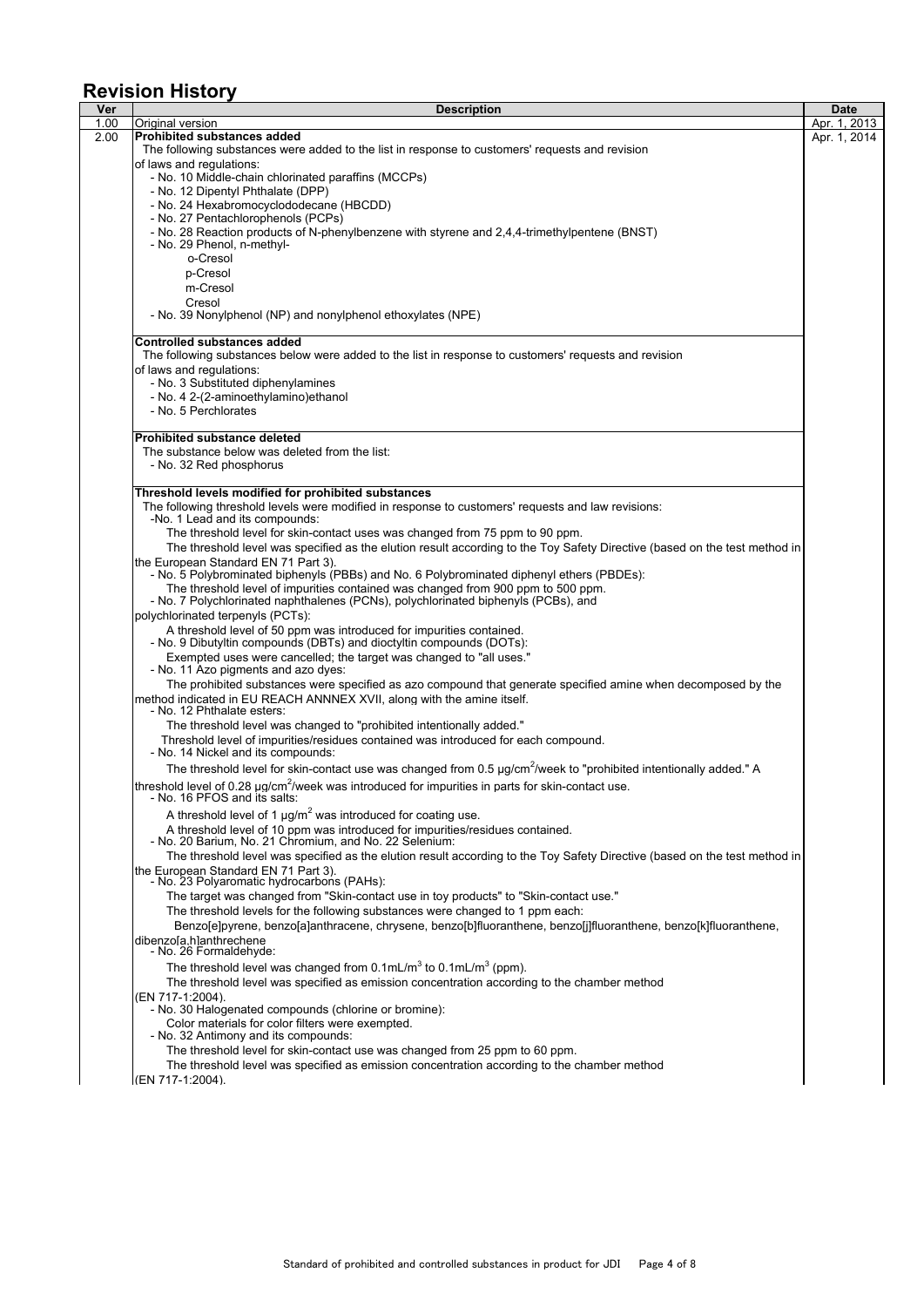|      | - No. 33 Arsenic and its compounds:                                                                                                                                         |              |
|------|-----------------------------------------------------------------------------------------------------------------------------------------------------------------------------|--------------|
|      | The threshold level in metallic materials changed from 1000 ppm to 100 ppm.                                                                                                 |              |
|      | The threshold level for skin contact use was changed from 50 ppm to 25 ppm, which was specified as the elution result                                                       |              |
|      | according to the Toy Safety Directive (based on the test method in the European Standard EN 71 Part 3).                                                                     |              |
|      | - No. 37 Perfluorooctanoic acid (PFOA):                                                                                                                                     |              |
|      | A threshold level of 1 $\mu$ g/m <sup>2</sup> was introduced for coatings.<br>A threshold level of 10 ppm was introduced for residue contained.                             |              |
|      | Other changes                                                                                                                                                               |              |
|      | Referenced laws and regulations were changed as listed below:                                                                                                               |              |
|      | No. 1-6: Referenced RoHS-related regulation was changed to EU RoHS Directive 2011/65/EC.                                                                                    |              |
|      | No. 16 PFOS and its salts: Referenced regulations were changed to EU REACH Annex XVII                                                                                       |              |
|      | (Restricted materials) and EU Directive 2006/122/EC.                                                                                                                        |              |
|      | No. 26 Formaldehyde: Referenced regulation was changed to German ChemVerbotsV and Danish<br>Directive No. 289.                                                              |              |
|      |                                                                                                                                                                             |              |
|      | The substances in the table were rearranged as follows along with addition of entries:                                                                                      |              |
|      | No. 24 to No. 7 Polychlorinated naphthalenes (PCNs)                                                                                                                         |              |
|      | No. 31 to No. 26 Formaldehyde                                                                                                                                               |              |
|      | No. 26 to No. 30 Halogenated compounds (Chlorine and Bromine)                                                                                                               |              |
|      | No. 27 to No. 31 Polyvinyl chloride (PVC) and its compounds<br>No. 28 to No. 32 Antimony and its compounds                                                                  |              |
|      | No. 29 to No. 33 Arsenic and its compounds                                                                                                                                  |              |
|      | No. 30 to No. 34 Beryllium and its compounds                                                                                                                                |              |
|      | No. 33 to No. 35 Bisphenol A                                                                                                                                                |              |
|      | No. 34 to No. 36 Natural rubber                                                                                                                                             |              |
|      | No. 35 to No. 37 Perfluorooctanoic acid (PFOA)                                                                                                                              |              |
|      | No. 36 to No. 38 4-(Isopropylamino) diphenylamine                                                                                                                           |              |
|      | <b>Changes in EU RoHS exemption</b>                                                                                                                                         |              |
|      | Exemption codes 16, 39, and 40 were changed to exemption expiration.                                                                                                        |              |
|      | In addition, some errors in descriptions were corrected.                                                                                                                    |              |
| 3.00 | <b>Prohibited substances added</b>                                                                                                                                          | Apr. 1, 2015 |
|      | The following substances were added to the list in response to customers' requests and revision of laws                                                                     |              |
|      | and regulations:<br>- No. 24 Endosulfan or Benzoepin                                                                                                                        |              |
|      | - No. 40 EU REACH ANNEX XIV                                                                                                                                                 |              |
|      | - No. 41 EU REACH ANNEX XVII                                                                                                                                                |              |
|      |                                                                                                                                                                             |              |
|      | Threshold levels modified for prohibited substances                                                                                                                         |              |
|      | The following threshold levels were modified in response to customers' requests and law revisions:<br>- No. 11 Azo pigment and azo dye:                                     |              |
|      | The threshold level was changed from 30 ppm to 20 ppm.                                                                                                                      |              |
|      | - No. 13 Benzene:                                                                                                                                                           |              |
|      | The threshold level was changed from 5 ppm to "Prohibited intentionally added".                                                                                             |              |
|      | - No. 33 Arsenic and its compounds:                                                                                                                                         |              |
|      | The threshold level was changed from "100 ppm for metals","25 ppm for skin-contact use", and                                                                                |              |
|      | "50 ppm for all uses other than the above" to "Prohibited intentionally added".                                                                                             |              |
|      | Other changes                                                                                                                                                               |              |
|      | Referenced laws and regulations were changed as listed below:                                                                                                               |              |
|      | - No. 16: PFOS and its salts                                                                                                                                                |              |
|      | - No. 37: Perfluorooctanoic acid (PFOA)                                                                                                                                     |              |
|      | Some substances were added CAS No.                                                                                                                                          |              |
|      | <b>Changes in EU RoHS exemption</b><br>Exemption codes 4(d) was changed to exemption expiration.                                                                            |              |
|      | Exemption codes $1(q)$ , $4(q)$ and 41 were added to exemptions list.                                                                                                       |              |
| 4.00 | <b>Prohibited substances added</b>                                                                                                                                          | Apr. 1, 2016 |
|      | The following substance was added to the list in response to customers' requests:                                                                                           |              |
|      | - No. 40 Tris(2-chloroethyl) phosphate (TCEP)                                                                                                                               |              |
|      |                                                                                                                                                                             |              |
|      | Controlled substances changed to Prohibited substances<br>The following substance was changed from Controlled substances to Prohibited substances in response to customers' |              |
|      | requests:                                                                                                                                                                   |              |
|      | - No. 41 Perchlorates                                                                                                                                                       |              |
|      |                                                                                                                                                                             |              |
|      | Threshold levels modified for prohibited substances                                                                                                                         |              |
|      | The following threshold levels were modified in response to customers' requests:                                                                                            |              |
|      | - No. 12 Phthalate esters:                                                                                                                                                  |              |
|      | The threshold level was changed to impurities and residues are limited to a total of 1000 ppm for phthalates.<br>- No. 27 Pentachlorophenols (PCPs):                        |              |
|      | The threshold level was changed from 5 ppm to "Prohibited intentionally added".                                                                                             |              |
|      |                                                                                                                                                                             |              |
|      | Other changes                                                                                                                                                               |              |
|      | Referenced laws and regulations were changed as listed below:<br>- No. 12: Phthalate esters                                                                                 |              |
|      | - No. 39: Nonylphenol (NP) and nonylphenol ethoxylates (NPE)                                                                                                                |              |
|      |                                                                                                                                                                             |              |
|      | The substances in the table were rearranged as follows along with addition of entries:                                                                                      |              |
|      | No. 40 to No. 42 EU REACH ANNEX XIV                                                                                                                                         |              |
|      | No. 41 to No. 43 EU REACH ANNEX XVII                                                                                                                                        |              |
|      |                                                                                                                                                                             |              |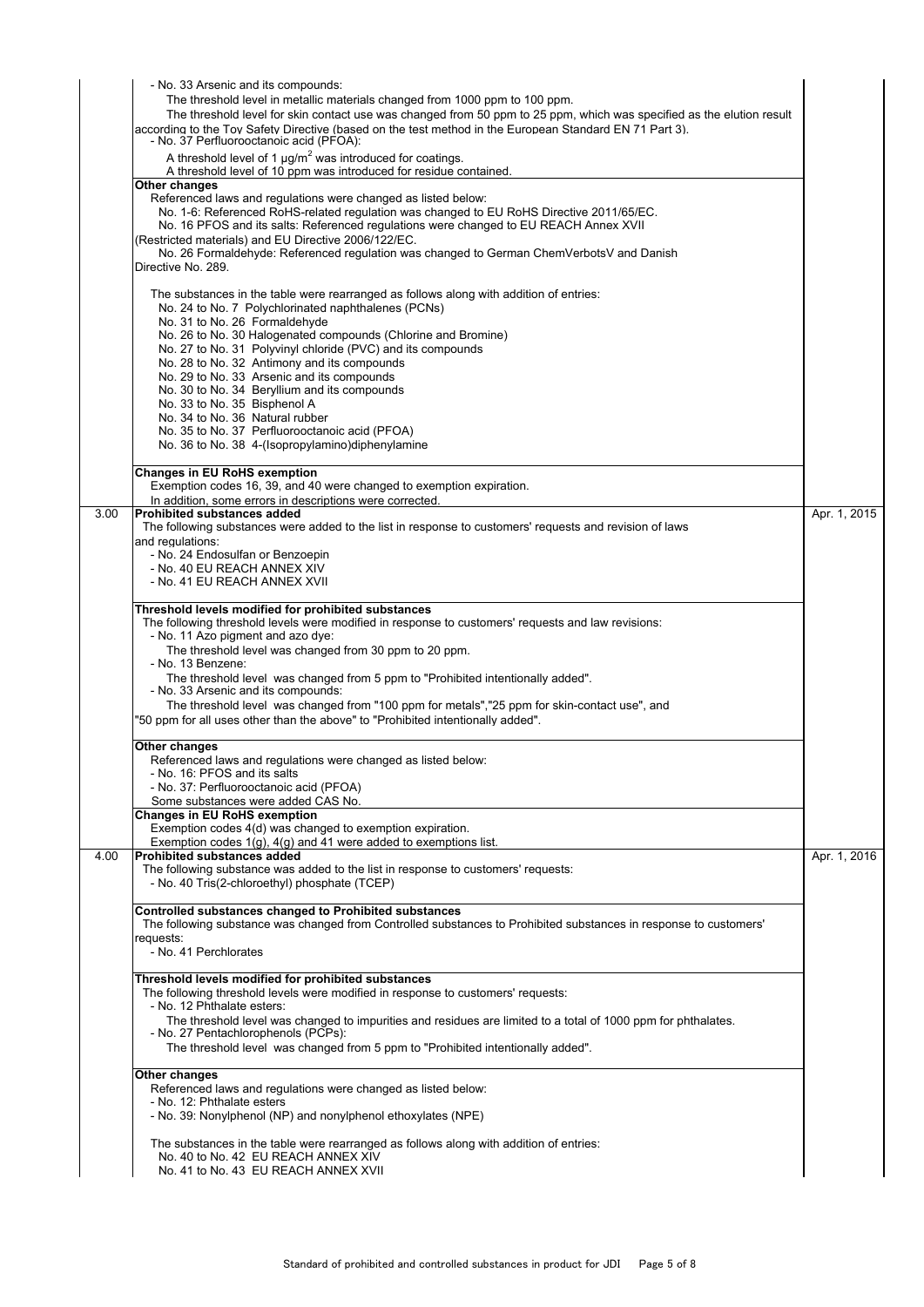|      | EU REACH ANNEX XVII reference URL was updated.                                                                                                                                                                                                                                                                                                                                                                                                                                                                                                                                                                                                                                                         |              |  |
|------|--------------------------------------------------------------------------------------------------------------------------------------------------------------------------------------------------------------------------------------------------------------------------------------------------------------------------------------------------------------------------------------------------------------------------------------------------------------------------------------------------------------------------------------------------------------------------------------------------------------------------------------------------------------------------------------------------------|--------------|--|
|      | <b>Changes in EU RoHS exemption</b><br>Exemption codes 2(b)(2), 7(c)-IV were changed to exemption expiration.                                                                                                                                                                                                                                                                                                                                                                                                                                                                                                                                                                                          |              |  |
| 5.00 | Prohibited substances added<br>The following substances were added to the list in response to customers' requests:<br>- The following substances were added to No. 12 Phthalate esters.<br>16. 1,2-benzenedicarboxyl acid, di-C6-10 alkyl esters with ≥0.3% of dihexyl phthalate, 1,2-benzenedicarboxyl acid, mixed<br>decyl and hexyl and octyl diesters with $\geq$ 0.3% of dihexyl phthalate.<br>- Nine (9) types were added to No. 23 Polycyclic aromatic hydrocarbons (PAHs)<br>Benzo[r,s,t]pentaphene, Dibenzo[a,h]acridine, Dibenzo[a,j]acridine, Dibenzo[a,e]fluoranthene, Dibenzo[a,e]pyrene,<br>Dibenzo[a,h]pyrene, Dibenzo[a,l]pyrene, 7H-dibenzo[c,g]carvazole, and 5-metlychrysene        | Apr. 1, 2017 |  |
|      | Threshold levels modified for prohibited substances<br>The following threshold levels were modified in response to customers' requests:<br>- No. 7 PCN, PCB, PCT, and their substitutes<br>For polychlorinated naphthalenes (PCNs), the threshold level of impurities was changed from 50 ppm to 5 ppm.<br>For polychlorinated biphenyls (PCBs), the threshold level of impurities was changed from 50 ppm to "Prohibited its<br>impurity detected through component analysis (0.1 ppm or less)."<br>For polychlorinated naphthalenes (PCNs), the threshold level of impurities was changed from 50 ppm to 5 ppm.                                                                                      |              |  |
|      | - No. 11 Azo pigment and azo dye<br>For the applications for fiber and leather products, the threshold was changed from 20 ppm to 30 ppm.<br>- No. 23 Polycyclic aromatic hydrocarbons (PAHs)<br>"Total of 18 kinds is below 10 ppm and below 1 ppm for each of 8 kinds" was changed to "1 ppm for each and 10 ppm for<br>a total of 27 kinds."<br>- No. 24 Act on the Evaluation of Chemical Substances and Regulation of Their Manufacture, etc. Class I Specified<br><b>Chemical Substances</b><br>For the specific benzotriazole 2-(2H-1,2,3-Benzotriazol-2-yl)-4,6-di-tert-butylphenol, the threshold level of Impurities and<br>residues was added as a total of 5 ppm.<br>- No. 26 Formaldehyde |              |  |
|      | The threshold level was changed to from 0.1 mL/m <sup>3</sup> (ppm) to 0.1 mL/m <sup>3</sup> (ppm) and 300 ppm, and supplemental<br>explanation about the threshold level was changed.<br>- No. 40 Perchlorates<br>The threshold level was changed from 1,000 ppm to 0.1 ppm.<br><b>Controlled substances added</b>                                                                                                                                                                                                                                                                                                                                                                                    |              |  |
|      | The following substances below were added to the list in response to customers' requests and revision of laws and<br>regulations:<br>- No. 5 Proposition 65 List of Chemicals<br>- No. 6 Washington State's List of Chemicals of High Concern to Children (CHCC)<br>- No. 7 1-bromopropane                                                                                                                                                                                                                                                                                                                                                                                                             |              |  |
|      | Other changes<br>- No. 27 Pentachlorophenols (PCPs) of the prohibited substance was moved to No. 24 Act on the Evaluation of Chemical<br>Substances and Regulation of Their Manufacture, etc. Class I Specified Chemical Substances and the name of substances<br>was changed to "Pentachlorophenol or its chlorides or esters."<br>In response to this, Nos. 28 through 43 of the prohibited substance were moved up to Nos. 27 through 42.                                                                                                                                                                                                                                                           |              |  |
|      | - Reference URLs were added and errors in descriptions, etc., were corrected.                                                                                                                                                                                                                                                                                                                                                                                                                                                                                                                                                                                                                          |              |  |
|      | <b>Changes in EU RoHS exemption</b><br>- In the date of expiration for the following exemption codes, the wording "(Under extended review)" was added.<br>$1(a)$ , $1(b)$ , $1(c)$ , $1(d)$ , $1(e)$ , $1(f)$ , $2(a)(1)$ , $2(a)(2)$ , $2(a)(3)$ , $2(a)(4)$ , $2(a)(5)$ , $2(b)(3)$ , $2(b)(4)$ , $3(a)$ , $3(b)$ , $3(c)$ , $4(a)$ , $4(b)$ -I, $4(b)$ -II,<br>4(b)-III, 4(c)-I, 4(c)-II, 4(c)-III, 4(e), 4(f), 5(b), 6(a), 6(b), 6(c), 7(a), 7(c)-I, 7(c)-II, 7(c)-IV, 8(b), 9(b), 13(a), 13(b), 15, 18(b), 21,<br>24.29.32.34.37                                                                                                                                                                  |              |  |
|      | - The following exemption codes were changed to exemption expiration.<br>$1(g)$ , 5(a), 7(b), 9, 17, 25, 30, 31, 33, 38                                                                                                                                                                                                                                                                                                                                                                                                                                                                                                                                                                                |              |  |
| 6.00 | <b>Prohibited substances added</b><br>The following substances were added to the list in response to revision of laws:<br>- No. 24 Act on the Evaluation of Chemical Substances and Regulation of Their Manufacture, etc. Class I Specified<br><b>Chemical Substances</b><br>Decabromodiphenyl ethers, and Short-chain chlorinated paraffins                                                                                                                                                                                                                                                                                                                                                           | Apr. 1, 2018 |  |
|      | Threshold levels modified for prohibited substances<br>The following threshold levels were modified in response to revision of laws:<br>- No. 37 Perfluorooctanoic acid (PFOA)<br>Threshold level was added to Remarks by revision of EU REACH ANNEX XVII(Restricted substances).<br>- No. 41 EU REACH ANNEX XVII<br>Threshold level was modified appropriately.                                                                                                                                                                                                                                                                                                                                       |              |  |
|      | <b>Controlled substances added</b><br>The following substances below were added to the list in response to customers' requests and revision of laws and<br>requlations:<br>- No. 8 Phosphorus flame retardant<br>- No. 9 Red phosphorus                                                                                                                                                                                                                                                                                                                                                                                                                                                                |              |  |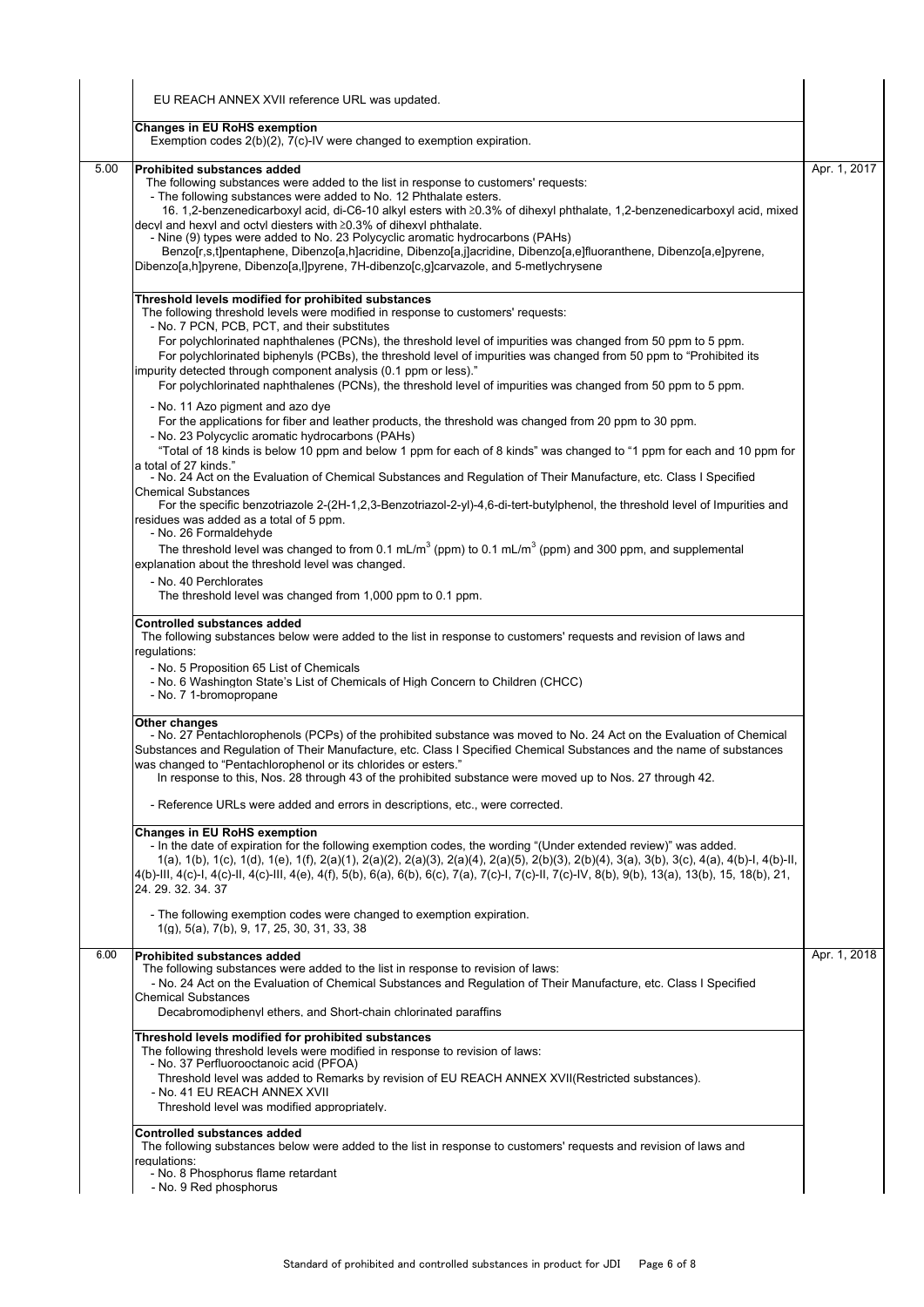|      | Other changes<br>- Reference URLs were modified and errors in descriptions, etc., were corrected.                                                                                                                                                                                                                                                                                                                                                                                                                                                                                                                                                                                                                                                                                               |              |  |  |  |
|------|-------------------------------------------------------------------------------------------------------------------------------------------------------------------------------------------------------------------------------------------------------------------------------------------------------------------------------------------------------------------------------------------------------------------------------------------------------------------------------------------------------------------------------------------------------------------------------------------------------------------------------------------------------------------------------------------------------------------------------------------------------------------------------------------------|--------------|--|--|--|
| 7.00 | <b>Prohibited substances added</b><br>The following substances were added to the list in response to customers' requests:<br>- The following substances were added to No.12 Phthalate esters<br>19) Diundecyl phthalate (DuDP)<br>20) Dicyclohexyl phthalate (DCHP)<br>21) Diisohexyl phthalate (DiHP)                                                                                                                                                                                                                                                                                                                                                                                                                                                                                          | Apr. 1, 2019 |  |  |  |
|      | Threshold levels modified for prohibited substances<br>The following threshold levels were modified in response to customers' requests:<br>- No. 24 Act on the Evaluation of Chemical Substances and Regulation of Their Manufacture, etc. Class I Specified<br><b>Chemical Substances</b><br>"Impurities and residues of HBCDD are limited to a total of 100 ppm." was added to Remarks for<br>Hexabromocyclododecane (HBCDD).                                                                                                                                                                                                                                                                                                                                                                 |              |  |  |  |
|      | <b>Controlled substances added</b><br>The following substances below were added to the list in response to customers' requests and revision of laws and<br>regulations:                                                                                                                                                                                                                                                                                                                                                                                                                                                                                                                                                                                                                         |              |  |  |  |
|      | - No. 10 Bisphenol F, Bisphenol S<br>- No. 11 Volatile Organic Compounds (VOCs)<br>- No. 12 Cobalt and its compounds<br>- No. 13 Endocrine Disrupting Chemicals (EDCs)<br>- No. 14 IEC 62474 Substances<br>- No. 15 Indium Phosphide<br>- No. 16 Per- and Polyfluoroalkyl Substances (PFAS)                                                                                                                                                                                                                                                                                                                                                                                                                                                                                                     |              |  |  |  |
|      | Other changes<br>- Referenced laws and regulations for prohibited substance No. 27 Benzenamine, N-Phenyl-, Reaction Products with<br>Styrene and 2,4,4- Trimethylpentene (BNST) were changed from "Canadian Environmental Protection Act, 1999" to "JDI self-<br>regulation."<br>- Reference URLs were modified and errors in descriptions, etc., were corrected.                                                                                                                                                                                                                                                                                                                                                                                                                               |              |  |  |  |
| 8.00 | <b>Prohibited substances added</b><br>The following substance was added to the list in response to customers' requests:<br>- No. 32 Tetrabromobisphenol-A (TBBP-A)                                                                                                                                                                                                                                                                                                                                                                                                                                                                                                                                                                                                                              | Apr. 1, 2020 |  |  |  |
|      | Threshold levels modified for prohibited substances<br>The following threshold levels were modified in response to customers' requests and revision of laws and regulations:<br>- No. 17 Perfluorooctanoic acid (PFOA) and its salts and related substances<br>"Prohibition of intentional addition other than coating materials" was changed to "All uses (Excluding the exempted<br>applications in EU REACH ANNEX XVII)," "25 ppb (as PFOA and its salts)," and "1000 ppb (as a total of PFOA-related<br>substances)."<br>Referenced laws and regulations were changed from "JDI self-regulation" to "EU REACH ANNEX XVII (Restricted<br>substances)" and "Act on the Evaluation of Chemical Substances and Regulation of Their Manufacture, etc. Class I Specified<br>Chemical Substances." |              |  |  |  |
|      | Other changes<br>- Names of the following substances were modified:                                                                                                                                                                                                                                                                                                                                                                                                                                                                                                                                                                                                                                                                                                                             |              |  |  |  |
|      | PFOS and its salts were modified to Perfluorooctane sulfonic acid (PFOS) and its salts.<br>Perfluorooctanoic acid (PFOA) was modified to Perfluorooctanoic acid (PFOA) and its salts and related substances.                                                                                                                                                                                                                                                                                                                                                                                                                                                                                                                                                                                    |              |  |  |  |
|      | The substances in the table were rearranged as follows along with addition of entries:<br>No. 17 to No. 18 Dimethyl fumarate (DMF)<br>No. 18 to No. 19 Ozone depleting substances<br>No. 19 to No. 20 Fluorine based greenhouse gases (PFC, HFC and SF6)<br>No. 20 to No. 21 Barium<br>No. 21 to No. 22 Chromium<br>No. 22 to No. 23 Selenium<br>No. 23 to No. 24 Polycyclic aromatic hydrocarbons (PAHs)<br>No. 24 to No. 25 Act on the Evaluation of Chemical Substances and Regulation of Their Manufacture, etc. Class I<br><b>Specified Chemical Substances</b><br>No. 25 to No. 26 Radioactive substances<br>No. 26 to No. 27 Formaldehyde                                                                                                                                                |              |  |  |  |
|      | No. 27 to No. 28 Benzenamine, N-Phenyl-, Reaction Products with Styrene and 2,4,4- Trimethylpentene (BNST)                                                                                                                                                                                                                                                                                                                                                                                                                                                                                                                                                                                                                                                                                      |              |  |  |  |
|      | No. 28 to No. 29 Phenol, n-methyl-<br>No. 29 to No. 30 Halogenated compounds (Chlorine-Bromine)<br>No. 30 to No. 31 Polyvinyl chloride (PVC) and its compounds<br>No. 31 to No. 33 Antimony and its compounds<br>No. 32 to No. 34 Arsenic and its compounds<br>No. 33 to No. 35 Beryllium and its compounds<br>No. 34 to No. 36 Bisphenol A<br>No. 35 to No. 37 Natural rubber                                                                                                                                                                                                                                                                                                                                                                                                                  |              |  |  |  |